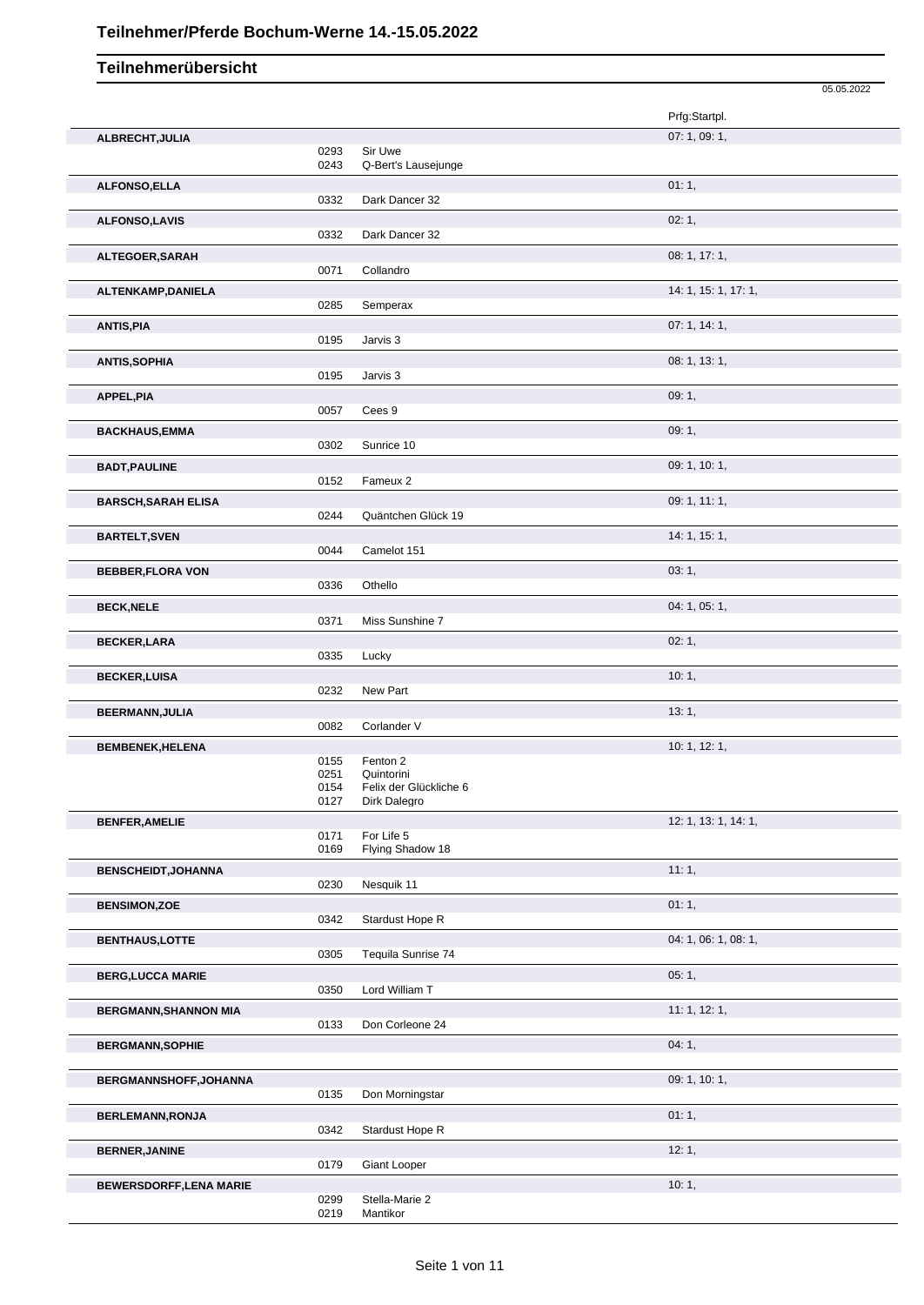|                                 |              |                        | 05.05.2022                  |
|---------------------------------|--------------|------------------------|-----------------------------|
|                                 |              |                        | Prfg:Startpl.               |
| <b>BISCHOFF,LISA</b>            |              |                        | 01:1,                       |
|                                 | 0335         | Lucky                  |                             |
| <b>BITTORF, ZOE-MARIE</b>       |              |                        | 04:1,                       |
|                                 | 0363         | Conturo JS             |                             |
| <b>BOEGEL, EMILIA</b>           |              |                        | 05: 1, 07: 1, 08: 1,        |
|                                 | 0341         | Song of the Nigth      |                             |
|                                 | 0332         | Dark Dancer 32         |                             |
| <b>BOEMELBURG, FIONA</b>        | 0223         | Musterknabe 3          | 04:1,                       |
|                                 |              |                        | 09: 1, 10: 1,               |
| <b>BRAEUNIG, LINN</b>           | 0076         | Con Aliento            |                             |
| <b>BREITHAUPT,KARL</b>          |              |                        | 03:1,                       |
|                                 | 0012         | Baccara Blue           |                             |
| <b>BRENSCHEIDT, JANA</b>        |              |                        | 09: 1, 10: 1, 11: 1, 12: 1, |
|                                 | 0124         | Diamond Golden Jubilee |                             |
|                                 | 0105         | Dantano's Diamond      |                             |
| <b>BRETTSCHNEIDER, CHARLINE</b> |              |                        | 10:1,                       |
|                                 | 0136         | Don Vito 9             |                             |
| <b>BREUCKMANN, JENNIFER</b>     |              |                        | 11:1, 12:1,                 |
|                                 | 0011         | Asante Sana 2          |                             |
| <b>BROESECKE, KATHARINA</b>     | 0282         |                        | 09: 1, 11: 1, 12: 1,        |
|                                 |              | Sansibar 132           |                             |
| <b>BROST, KIMBERLEY</b>         | 0097         | Dabadu                 | 13: 1, 14: 1, 15: 1,        |
|                                 |              |                        | 04:1,                       |
| <b>BRUEGGEMANN, BETTINA</b>     | 0368         | III Nino               |                             |
| <b>BURMANN, DAJANA</b>          |              |                        | 04: 1, 05: 1,               |
|                                 | 0054         | Castellinis Chico      |                             |
| <b>CERNING, ANIKA LAURA</b>     |              |                        | 13: 1, 14: 1, 15: 1, 16: 2, |
|                                 | 0222         | Monk 3                 |                             |
|                                 | 0323         | Vivi la Belle C        |                             |
| <b>CHRISTENSEN, WIEBKE</b>      |              |                        | 12:1,                       |
|                                 | 0210         | Lilleven 3             |                             |
| <b>CHRISTIAN, LUISA</b>         |              |                        | 03: 1, 06: 1,               |
|                                 | 0233         | Nikita 393             |                             |
| CIELECKI,LUKA MARIA BARBARA     | 0202         | Lagartijo 3            | 04: 1, 05: 1, 06: 1, 07: 1, |
|                                 |              |                        | 14: 1, 15: 1, 16: 1,        |
| <b>CZIESLIK, SABRINA</b>        | 0206         | Let's go 119           |                             |
| <b>DAMM, MICHAELA</b>           |              |                        | 11:1,                       |
|                                 | 0117         | Denise 125             |                             |
| <b>DENIG,LARA</b>               |              |                        | 04: 1, 07: 1,               |
|                                 | 0361         | Be my Bonsai A         |                             |
|                                 | 0362         | Innishannon Chloe      |                             |
| <b>DESTINO, ANNIKA</b>          |              |                        | 12:1,                       |
|                                 | 0106         | Darkwing Duck 4        |                             |
| <b>DETZEL DR., DAGMAR</b>       |              |                        | 13: 2, 16: 2,               |
|                                 | 0298<br>0093 | Specialist<br>Cuna     |                             |
|                                 | 0055         | Catado                 |                             |
|                                 | 0126         | Diarella MW            |                             |
| DEWITZ, JANA                    |              |                        | 10:1,                       |
|                                 | 0236         | Owen 9                 |                             |
| DICKAMP, LINA MARIA             |              |                        | 04:1,                       |
|                                 | 0137         | Don't Stop Me Now 4    |                             |
| DICKAMP, MEIKE                  |              | Don't Stop Me Now 4    | 12:1,                       |
|                                 | 0137<br>0019 | Bella Fortuna          |                             |
| DIETTERLE, LAURA                |              |                        | 11: 1, 12: 1, 13: 1,        |
|                                 | 0201         | Lady Loxley 7          |                             |
| DITTMAR, KATHARINA              |              |                        | 05:1,                       |
|                                 | 0132         | Dolittle 18            |                             |
| DOERFER DR., SABRINA            |              |                        | 13:1,                       |
|                                 | 0259         | Ricona R OLD           |                             |
| <b>DREES, JULIA</b>             |              |                        | 12:1,                       |
|                                 | 0150         | Excuse Me 10           |                             |

Excuse Me 10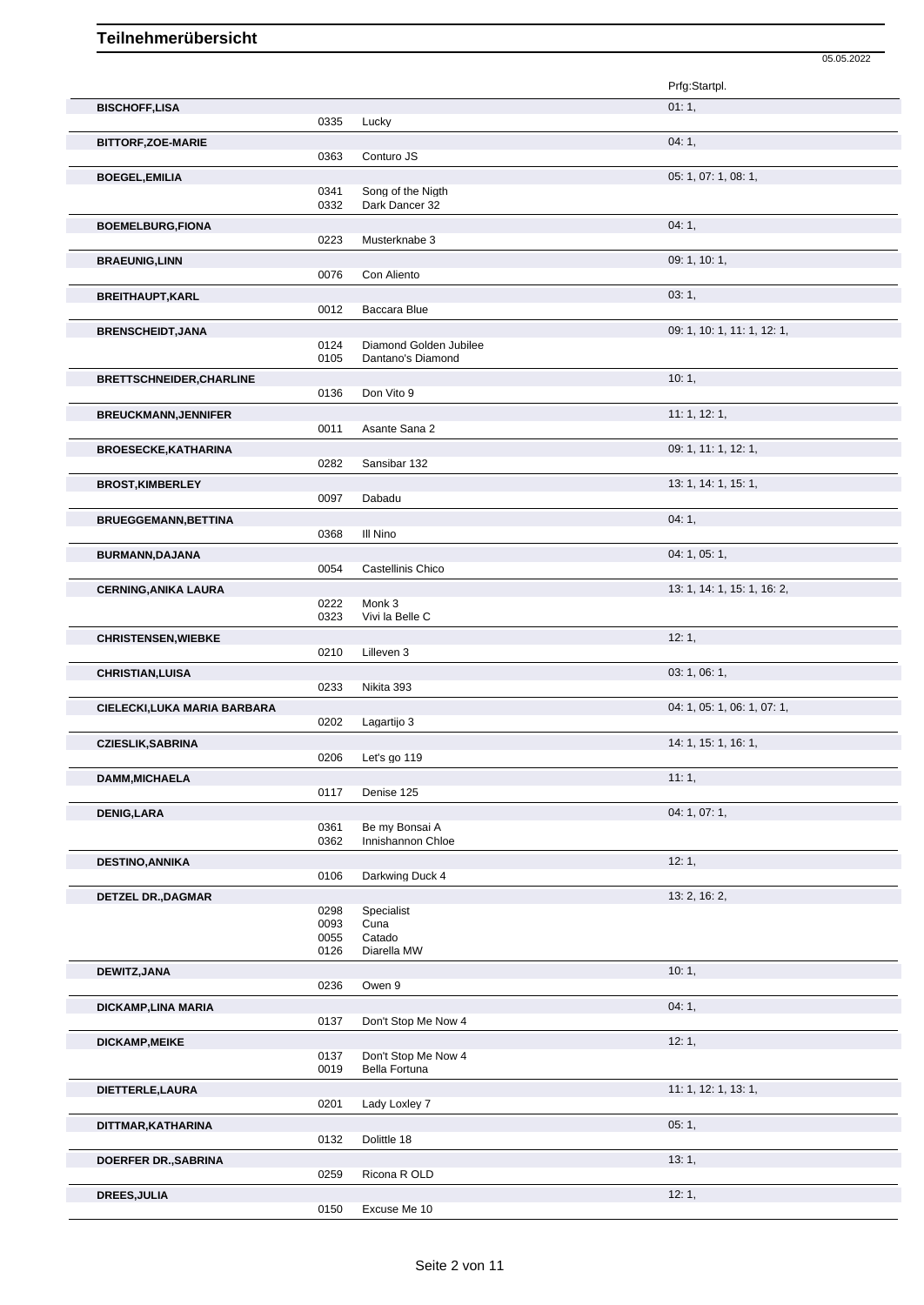|                                     |              |                                            | Prfg:Startpl.        |
|-------------------------------------|--------------|--------------------------------------------|----------------------|
| <b>DRESP, SASKIA</b>                |              |                                            | 11:1,                |
|                                     | 0265         | Rolari                                     |                      |
| <b>DROEGE GEN. KOERBER, CATHARI</b> | 0227         | Nasteiken D                                | 05: 1, 06: 1,        |
| <b>DUTZ,EMILY</b>                   |              |                                            | 10:1,                |
|                                     | 0266         | Rosalie 273                                |                      |
| <b>ECKARDT,FELIX</b>                |              |                                            | 16: 1, 17: 1,        |
|                                     | 0092         | Cumpel G                                   |                      |
| ECKARDT, JULIA                      | 0180         | Gisele 11                                  | 16: 2, 17: 1,        |
|                                     | 0194         | Jarona                                     |                      |
| EICKENHORST, CARLA MAXIME           |              |                                            | 17:1,                |
|                                     | 0364         | Dibajou                                    | 09: 1, 12: 1,        |
| EILBRACHT, TABEA                    | 0224         | My Valentine 2                             |                      |
|                                     | 0255         | Real Bolero                                |                      |
| EILERS, KARLOTTA                    | 0003         | Alles Atze R                               | 11:1, 16:1,          |
| ELFERT, ANJA                        |              |                                            | 14: 1, 15: 1,        |
|                                     | 0357         | Quicksilwa                                 |                      |
| <b>ELLINGHAUS, AMY</b>              |              |                                            | 03:1,                |
|                                     | 0340         | Soma                                       |                      |
| ERBE, ANNA-LENA                     | 0296         | Sombrero 8                                 | 14: 1, 16: 1,        |
|                                     |              |                                            | 15:1,                |
| <b>ESMAILSADEH, PARINAS</b>         | 0066         | Clarence 44                                |                      |
| <b>EWERING, LINA</b>                |              |                                            | 09: 1, 10: 1,        |
|                                     | 0208<br>0280 | <b>Lightning McQueen 2</b><br>San Felice 2 |                      |
|                                     | 0004         | Alley McBeal                               |                      |
| <b>FISCHER, AMELIE</b>              |              |                                            | 15: 1, 16: 1, 17: 1, |
|                                     | 0095         | Cutie Amy                                  |                      |
| <b>FISCHER, HANNA</b>               | 0271         | <b>Rutland Water</b>                       | 13:1,                |
| <b>FISCHER, MAYA</b>                |              |                                            | 07:1,08:1,           |
|                                     | 0254         | Ratima 2                                   |                      |
| <b>FOERSTER, REGINE</b>             |              |                                            | 09: 1, 10: 1,        |
|                                     | 0256         | Reni 79                                    |                      |
| <b>FOLLE-KRULL, NICOLE</b>          | 0067         | Classic One 4                              | 14:1,                |
|                                     | 0114         | Délceg 3                                   |                      |
| <b>FRANK, LUNA FEE</b>              |              | Smokie 61                                  | 04: 1, 05: 1,        |
|                                     | 0339         |                                            | 01:1,                |
| FRANKE, GRETA                       | 0338         | Ronadlo 234                                |                      |
| <b>FRITSCHE,LOUISA</b>              |              |                                            | 15: 1, 17: 1,        |
|                                     | 0074<br>0128 | Comet 245<br>Disantos 3                    |                      |
| FRITZEMEIER, JANINA                 |              |                                            | 04: 1, 05: 1,        |
|                                     | 0353         | Adagio                                     |                      |
| <b>FROWEIN, SHONA KRISTIN</b>       |              |                                            | 09: 1, 10: 1,        |
|                                     | 0245         | Quasar 22                                  |                      |
| <b>FUHLBRUEGGE, JANA</b>            | 0337         | River                                      | 03:1,                |
| GAMMERSBACH, KIRA                   |              |                                            | 12:1,                |
|                                     | 0209         | Lili Marleen 27                            |                      |
|                                     |              |                                            |                      |
| GIESEN, CHARLOTTE                   |              |                                            | 13:1,                |
|                                     | 0050         | Cascadero M                                |                      |
| <b>GNASNICK,LAURA</b>               |              |                                            | 09:1,                |
|                                     | 0113         | Delavita                                   |                      |
| <b>GOCKE, KATHRIN</b>               | 0064         | Chocolate Chip 8                           | 09: 1, 10: 1, 11: 1, |
| <b>GOERTZ, SVENJA</b>               | 0168         | Flowrider B                                | 09:1,                |

05.05.2022

**GOETZKE, MEGAN** 04: 1, 0340 Soma Soma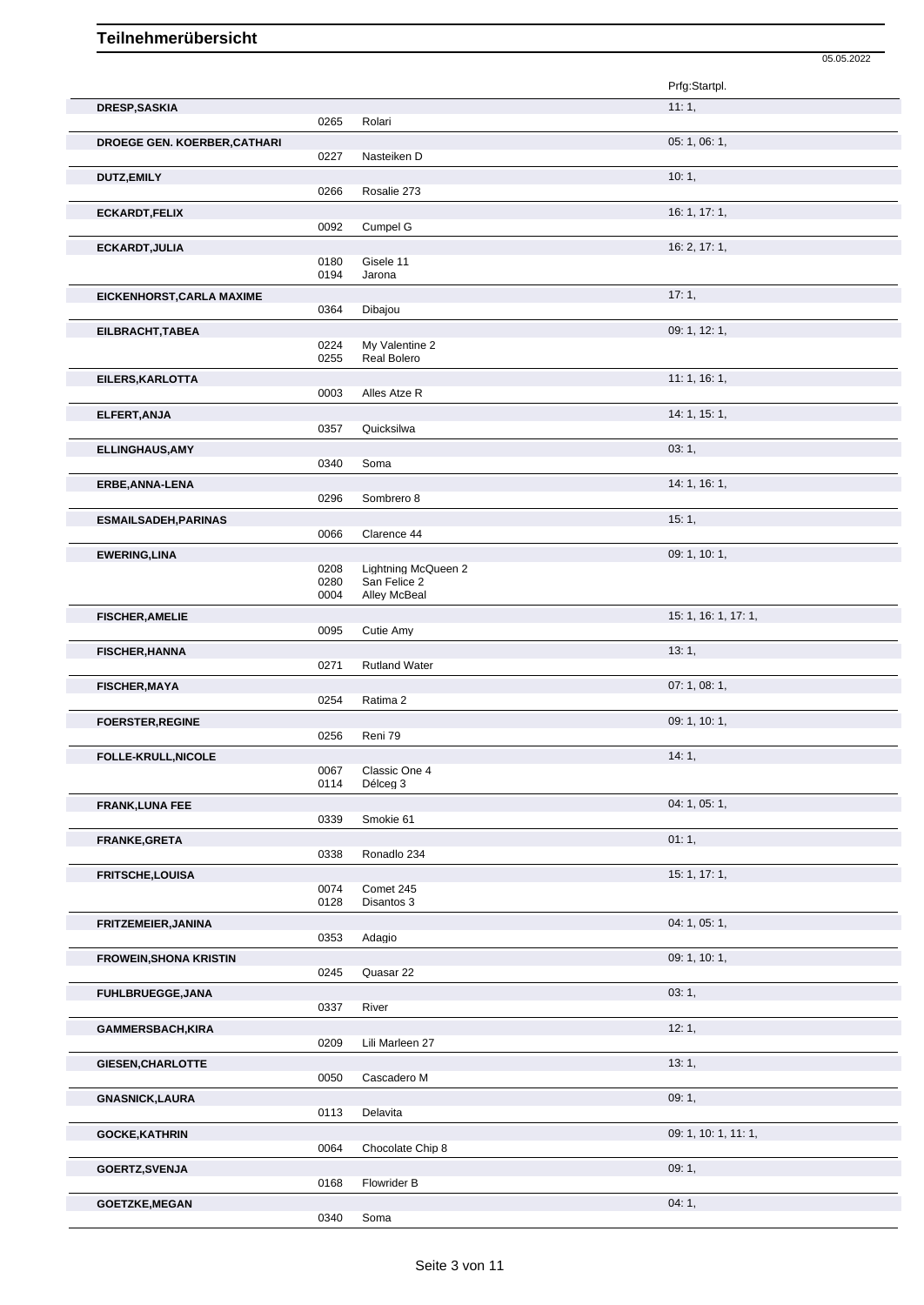|                              |              |                                          | Prfg:Startpl.               |
|------------------------------|--------------|------------------------------------------|-----------------------------|
| GONZALEZ, JOSEFINA           |              |                                          | 10: 1, 13: 1,               |
|                              | 0211<br>0147 | Linos Labid<br><b>Elfriede Naschwerk</b> |                             |
| <b>GROEN, MARTINA</b>        |              |                                          | 09:1,                       |
|                              | 0118         | Denny the Angel                          |                             |
| <b>GROTE, MIA</b>            | 0283         | Santa Rosa 6                             | 10:1,                       |
| <b>GUTOWSKI, JASMIN</b>      |              |                                          | 13:1,                       |
|                              | 0295         | Society Girl 5                           |                             |
| <b>HAHN, FELICIA PAULINA</b> | 0099         | Dagor nuin-Giliath                       | 12:1,                       |
| <b>HARNISCHMACHER, JULIA</b> |              |                                          | 08: 1, 13: 1,               |
|                              | 0033<br>0241 | <b>Bubble Luna</b><br>Polly Pepper       |                             |
| HARTMANN, FRIDA SASKIA       |              |                                          | 07:1,                       |
|                              | 0358         | Rodriges xx                              |                             |
| HARTMANN, JOHANNA            |              |                                          | 02:1,                       |
|                              | 0335         | Lucky                                    |                             |
| <b>HASENKAMP,EDDA LUISE</b>  |              |                                          | 10:1,                       |
|                              | 0068         | Cloud Control                            |                             |
| <b>HEIMSOHN, LIA MARIE</b>   | 0347         | Astor                                    | 01:1,                       |
| <b>HEINZE,LEA</b>            |              |                                          | 11:1,                       |
|                              | 0196         | Jonny 600                                |                             |
| HELLER-BERENDES, MEIKE       |              |                                          | 09: 1, 10: 1, 11: 1, 12: 1, |
|                              | 0186         | Grisu 436                                |                             |
| <b>HEYDEN, ANNEMIEKE</b>     |              |                                          | 09: 1, 10: 1, 11: 1, 12: 1, |
|                              | 0183         | Golo 134                                 |                             |
| HINTERLAND, LAURA            | 0344         | Greta von Oberbilstein                   | 06: 1, 08: 1,               |
| <b>HINZ, MELANIE</b>         |              |                                          | 10:1,                       |
|                              | 0273         | Safir Al Julimah xx                      |                             |
| <b>HOBBOLD,LUISA</b>         |              |                                          | 14: 1, 15: 1,               |
|                              | 0203         | Lazaro As                                |                             |
| <b>HOENINGER, JULIA</b>      |              |                                          | 11:1, 12:1,                 |
|                              | 0065         | Chocolate Lady 3                         |                             |
| <b>HOFFMANN, JENNIFER</b>    | 0103         | Dandelion 24                             | 10: 1, 12: 1,               |
|                              | 0329         | Ziggy Stardust 5                         |                             |
| HOFFMEISTER, NELE            |              |                                          | 09:1,                       |
|                              | 0178         | Future Dream 17                          |                             |
| HOLTHAUS, LUISA              | 0108         | Daytona B                                | 09: 1, 11: 1,               |
|                              |              |                                          | 05:1,                       |
| HOLTMEIER, ANNA LUISA        | 0300         | Steps Higher W                           |                             |
| HUECKELHEIM, JAN OLE         |              |                                          | 10:1,                       |
|                              | 0313         | Una BellaDonna                           |                             |
| HUEHNE, MELINDA              |              |                                          | 06:1,                       |
|                              | 0369<br>0101 | Elfenzauber 16<br>Daisy St               |                             |
| <b>HUEHNE, MELISSA</b>       |              |                                          | 04: 1, 06: 1,               |
|                              | 0084         | Cornado's Little Princess                |                             |
|                              | 0101         | Daisy St                                 |                             |
| HUEPPOP, JANA                | 0123         | Diacornetta                              | 14:1,                       |
|                              |              |                                          |                             |
| <b>HUGOT, ANNA-LENA</b>      | 0018         | Be my Sunshine 8                         | 10: 1, 12: 1,               |
| JANOCHA, JULIA               |              |                                          | 04: 1, 06: 1,               |
|                              | 0333         | Donald                                   |                             |
|                              | 0341         | Song of the Nigth                        |                             |
| JANSSEN, JULIA               |              |                                          | 15:1,                       |
|                              | 0075         | Comtesse l'été                           |                             |
| JESSE, LUISE                 | 0331         | Bachelor 7                               | 03:1,                       |
| JOHNIGK, ANN-SOPHIE          |              |                                          | 12:1,                       |
|                              | 0151         | Fa Jolie                                 |                             |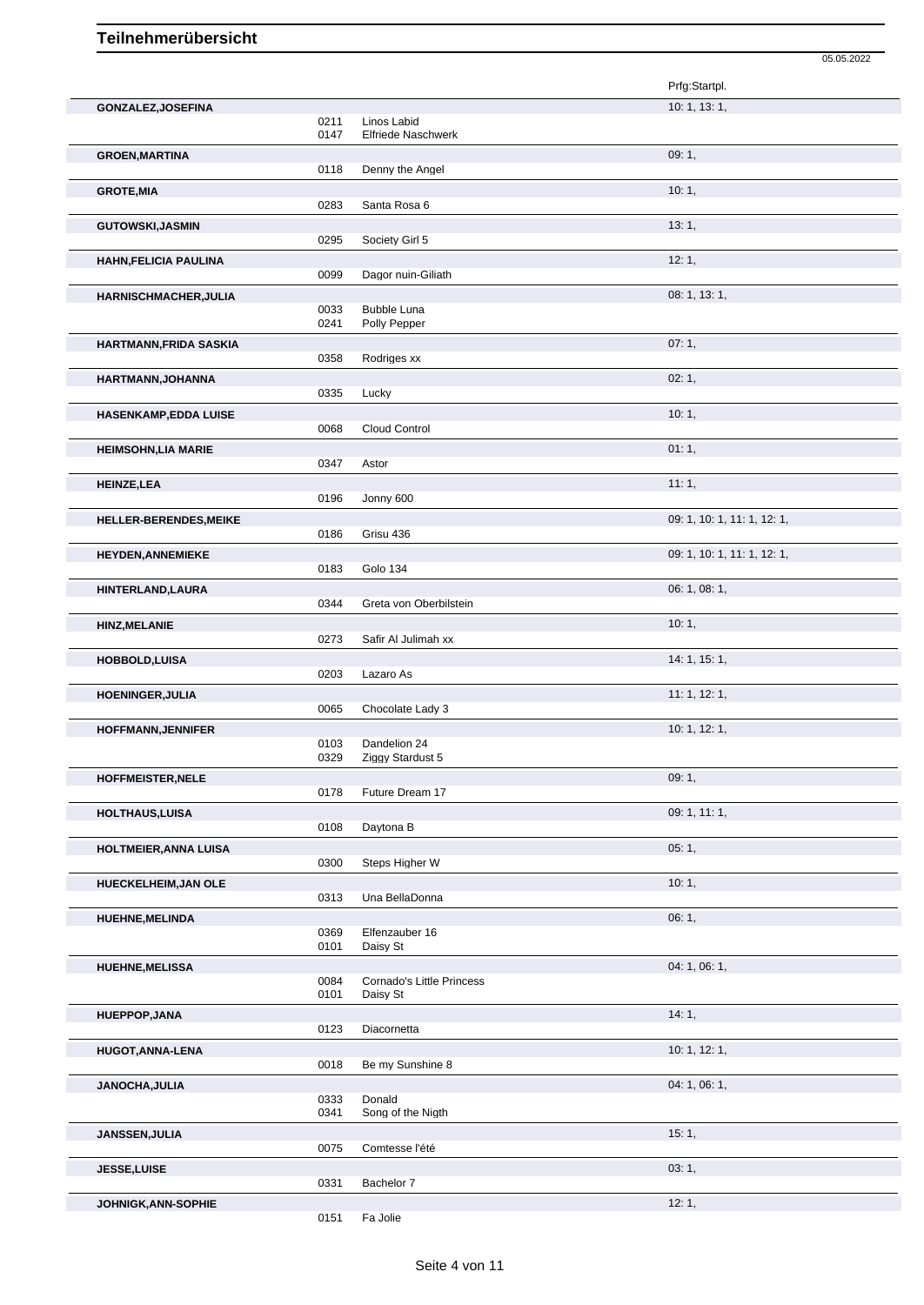|                                  |              |                                | Prfg:Startpl.                      |
|----------------------------------|--------------|--------------------------------|------------------------------------|
|                                  | 0159         | Figo 80                        |                                    |
|                                  | 0156<br>0148 | Ferdinand 337<br>Emilia 61     |                                    |
| JUNGA, NICOLE                    |              |                                | 13:1,                              |
|                                  | 0213         | Little Lord 109                |                                    |
| KALTENBACH, PIA                  |              |                                | 14: 1, 15: 1, 16: 1, 17: 1,        |
|                                  | 0061         | Check Point Charly 2           |                                    |
|                                  | 0072         | Colorful Sunrise               |                                    |
|                                  | 0317         | Vanity Fair 28                 |                                    |
| KANDZIORA, SARAH                 |              |                                | 04: 1, 05: 1,                      |
|                                  | 0129         | Diva 560                       |                                    |
| <b>KANOPFER,LEONIE</b>           |              |                                | 07:1,                              |
|                                  | 0039         | Caesar 368                     |                                    |
| <b>KEMPER, STEFANIE CHRISTIN</b> |              |                                | 13: 1, 14: 1, 15: 1, 16: 1, 17: 1, |
|                                  | 0041         | Call me Qantas                 |                                    |
| <b>KERLIN, JOSEPHINE</b>         |              |                                | 03: 1, 04: 1,                      |
|                                  | 0343         | Zorro                          |                                    |
|                                  | 0340         | Soma                           |                                    |
| <b>KESPER,EMMA</b>               |              |                                | 04: 1, 06: 1,                      |
|                                  | 0340         | Soma                           |                                    |
|                                  | 0331         | Bachelor 7                     |                                    |
| KINGKAEW,LIA MAYUMI              |              |                                | 09: 1, 10: 1,                      |
|                                  | 0130         | Diva del Donna                 |                                    |
| <b>KLEMENT, ANNA</b>             |              |                                | 15:1,                              |
|                                  | 0306         | Tomcat 5                       |                                    |
| KLOECKER, JAMIE-LEE              |              |                                | 04:1,                              |
|                                  |              |                                |                                    |
| <b>KNUETTEL, HANNA SOPHIE</b>    |              |                                | 08: 1, 13: 1,                      |
|                                  | 0061         | Check Point Charly 2           |                                    |
| <b>KNUEVER, KATRIN</b>           |              |                                | 12:1,                              |
|                                  | 0122         | Di Fabio PK                    |                                    |
| KOCH, MADELINE                   |              |                                | : 0,                               |
|                                  | 0187         | Happy end 39                   |                                    |
| <b>KOLANOS, MAILIN</b>           |              |                                | 07: 1, 09: 1,                      |
|                                  | 0045         | Capilana 4                     |                                    |
|                                  | 0192         | Iskierka                       |                                    |
| KOLBERG, LEA                     |              |                                | 04: 1, 05: 1,                      |
|                                  | 0034         | C'Bakar                        |                                    |
| KORF, JOHANNA                    |              |                                | 08: 1, 14: 1, 15: 1, 17: 1,        |
|                                  | 0029         | Bonfire 71                     |                                    |
| KOTZLOWSKI, DESIREE              |              |                                | 09: 1, 10: 1,                      |
|                                  | 0226         | Napoleon Bonaparte 7           |                                    |
|                                  |              |                                | 14: 1, 15: 1, 16: 1,               |
| <b>KRASNIQI,HANNAH</b>           | 0149         | Emily la Jolie                 |                                    |
| <b>KRAUS, INES</b>               |              |                                | 10: 1, 11: 1, 12: 1,               |
|                                  | 0164         | First Lady 271                 |                                    |
|                                  |              |                                |                                    |
| <b>KRAUSMANN,LENA</b>            | 0367         | <b>Stupid Rose</b>             | 04:1,                              |
|                                  |              |                                |                                    |
| <b>KRISTO, TOMISLAV</b>          |              |                                | 09: 1, 13: 2, 14: 1,               |
|                                  | 0140<br>0170 | Doodle Jump 7<br>For Future 23 |                                    |
|                                  | 0216         | Maestro 76                     |                                    |
|                                  | 0144         | Dumbo RB                       |                                    |
|                                  | 0246         | Quasimodo 26                   |                                    |
|                                  | 0202         | Lagartijo 3                    |                                    |
| <b>KRULL, JULIAN</b>             |              |                                | 17:1,                              |
|                                  | 0085         | Cornetto Nuss 3                |                                    |
|                                  | 0067<br>0114 | Classic One 4<br>Délceg 3      |                                    |
|                                  |              |                                |                                    |
| <b>KRUSE,LENA</b>                |              |                                | 12:1,                              |
|                                  | 0121<br>0031 | Deutschmann<br>Bourbon VIP     |                                    |
|                                  |              |                                |                                    |
| <b>KRUSKA,LEA</b>                | 0256         | Reni 79                        | 05:1,                              |
|                                  |              |                                |                                    |
| <b>KUECH, LAURITS FRISO</b>      | 0059         | Charlotte T                    | 10: 1, 12: 1,                      |
|                                  | 0185         | Grete 73                       |                                    |
|                                  | 0100         | Daily Nice K                   |                                    |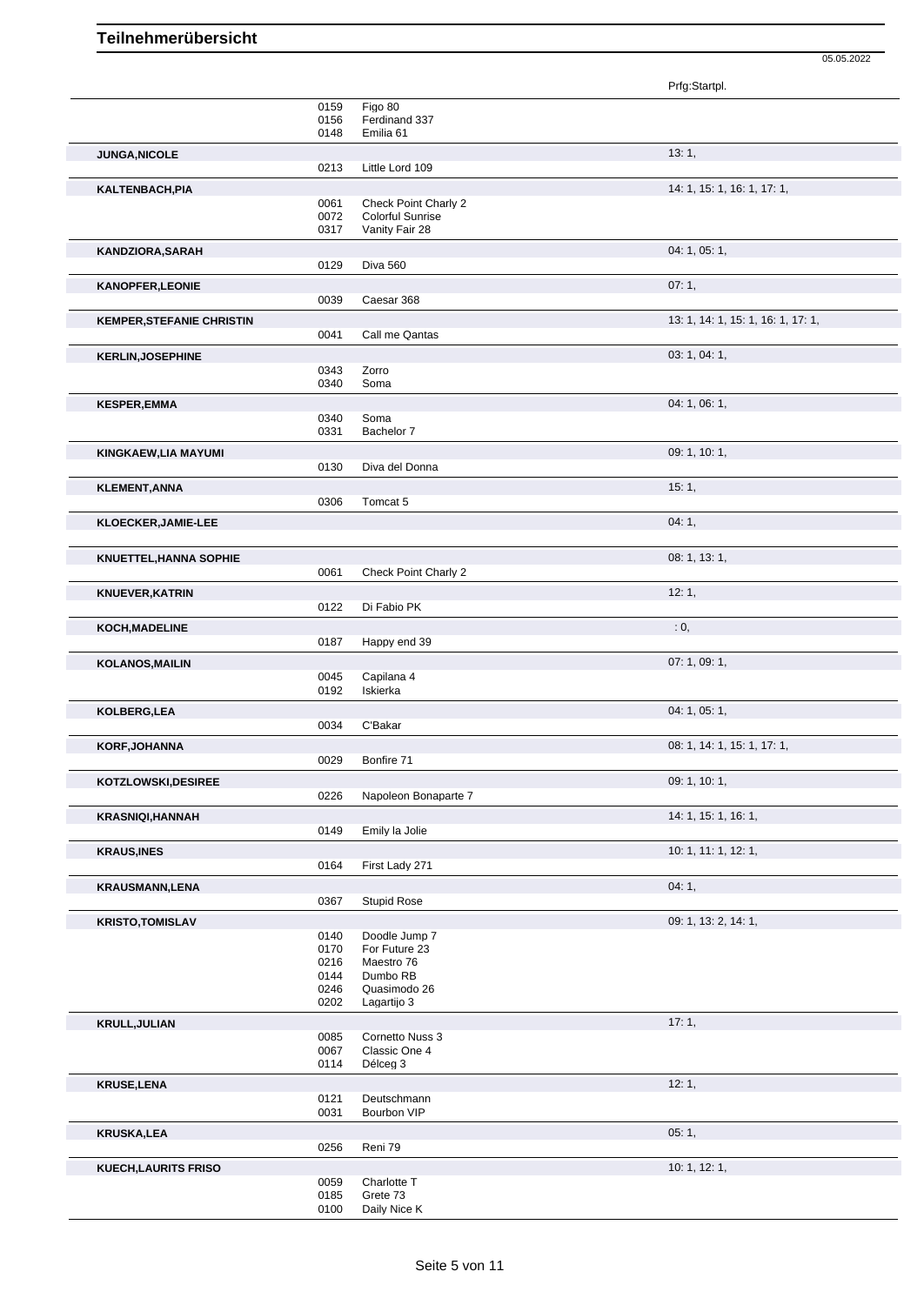|                                     |              |                                | Prfg:Startpl.        |
|-------------------------------------|--------------|--------------------------------|----------------------|
| LACKMANN, CARINA                    |              |                                | 17:1,                |
|                                     | 0005         | Almatiano                      |                      |
| LAEMMER, JOHANNA                    | 0346         |                                | 02:1,                |
|                                     |              | Friedel                        |                      |
| LAMMERING, LENA                     | 0228         | Negro's Nantino                | 09: 1, 10: 1, 11: 1, |
| <b>LANGE, HELEN</b>                 |              |                                | 09: 1, 10: 1,        |
|                                     | 0214         | Logan 26                       |                      |
| <b>LEHMANN,LIA</b>                  |              |                                | 15:1,                |
|                                     | 0321         | Viva Pleasure                  |                      |
| LEVERINGHAUS, SABRINA               |              |                                | 09: 1, 10: 1,        |
|                                     | 0181         | Go West 15                     |                      |
|                                     | 0086<br>0017 | Cosmopolitan E<br>Be my Michel |                      |
| LOEPKE, EMMA                        |              |                                | 12: 1, 13: 1, 15: 1, |
|                                     | 0225         | Nando 446                      |                      |
|                                     | 0294         | Soarez                         |                      |
| LOYAL, MIA                          |              |                                | 03: 1, 06: 1,        |
|                                     | 0134<br>0248 | Don Encanto<br>Quentin 94      |                      |
|                                     |              |                                |                      |
| LUDOLF, SABRINA                     | 0272         | Safe and Sound                 | 13: 1, 14: 1,        |
| LUECKE, LEA-MARIE                   |              |                                | 02:1,                |
|                                     | 0354         | Cascada                        |                      |
| <b>MAGASCH, JIL</b>                 |              |                                | 03:1,                |
|                                     | 0340         | Soma                           |                      |
| <b>MAIER, DANIEL</b>                |              |                                | 13: 1, 14: 1,        |
|                                     | 0171         | For Life 5                     |                      |
|                                     | 0047<br>0169 | Carl 96<br>Flying Shadow 18    |                      |
|                                     |              |                                | 02:1,                |
| <b>MANDLER, SOPHIA MARIE</b>        | 0349         | Renate van Ziek                |                      |
| <b>MANTEL, LIVIA JOLYN</b>          |              |                                | 01:1,                |
|                                     | 0281         | Sanne 16                       |                      |
| <b>MANTEL, SOPHIE LOUISE</b>        |              |                                | 04:1,                |
|                                     | 0110         | Dean B                         |                      |
| <b>MARKWARDT, HANNA</b>             |              |                                | 05: 1, 07: 1,        |
|                                     | 0212         | Lisnagra Fiona                 |                      |
| <b>MARPE, NICOLE</b>                |              |                                | 17:1,                |
|                                     | 0007         | Anton Bengtson                 |                      |
| <b>MARTH, MIRIAM</b>                | 0173         | Frau Socke BE                  | 11:1,                |
|                                     |              |                                |                      |
| <b>MASELKOWSKI, HANNA</b>           | 0320         | Viento 47                      | 14: 1, 15: 1,        |
| <b>MASER, MAREY LAURA</b>           |              |                                | 02:1,                |
|                                     | 0348         | Nick                           |                      |
| <b>MAUSE, EMILIA</b>                |              |                                | 14: 1, 15: 1,        |
|                                     | 0365         | Log in L                       |                      |
| <b>MAYRITSCH, RONJA</b>             |              |                                | 03:1,                |
|                                     | 0333         | Donald                         |                      |
| <b>MEHRINGER, JOHANNA MIA PAULI</b> |              |                                | 09: 1, 10: 1,        |
|                                     | 0218         | Mama's Prinzessin              |                      |
| <b>MEINHARDT, TANJA</b>             |              |                                | 09: 1, 10: 1,        |
|                                     | 0107         | Daydream Deluxe                |                      |
| <b>MERTES, LAVINIA</b>              | 0058         | Chamiro 10                     | 13: 1, 14: 1,        |
|                                     |              |                                |                      |
| <b>MICHALSKI, PIA</b>               | 0333         | Donald                         | 04: 1, 07: 1, 08: 1, |
|                                     | 0331         | Bachelor 7                     |                      |
| <b>MICHELS, FABIAN</b>              |              |                                | 01: 1, 02: 1,        |
|                                     | 0334         | Lisan                          |                      |
|                                     | 0332         | Dark Dancer 32                 |                      |
| <b>MICHELS, SASKIA MIRIJA</b>       |              |                                | 04:1,                |
|                                     | 0332         | Dark Dancer 32                 |                      |
| <b>MINDHOFF, PAULINA</b>            | 0335         |                                | 03: 1,               |
|                                     |              | Lucky                          |                      |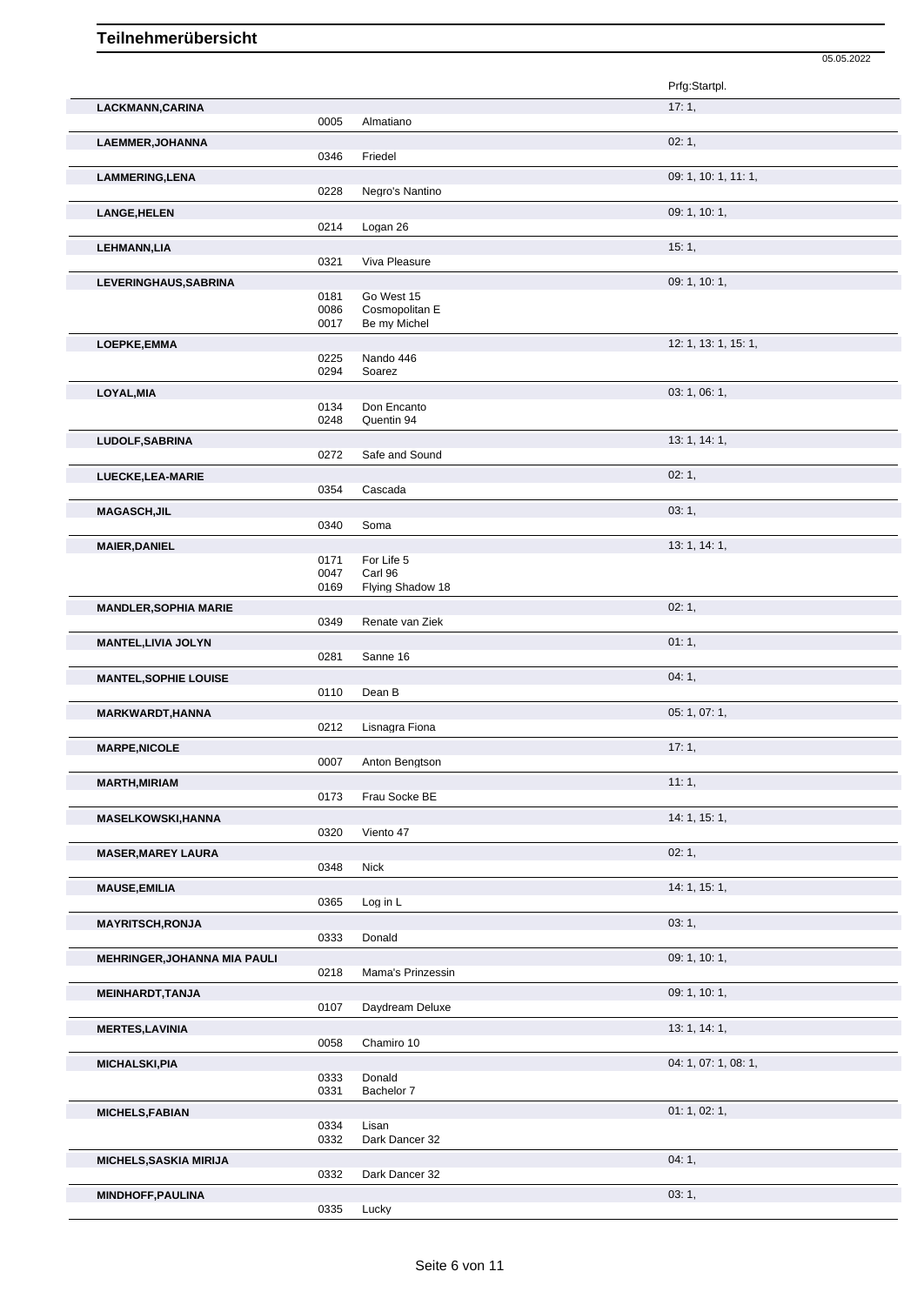|                                 |                      |                                                 | Prfg:Startpl.        |
|---------------------------------|----------------------|-------------------------------------------------|----------------------|
| MOELLER-RYBARCZYK,UTE           | 0258<br>0261<br>0288 | Riaccomo MR<br><b>Rilling MR</b><br>Sianalou MR | 11:1,                |
| <b>MOELLMANN,LISA</b>           | 0345                 | Astor                                           | 02: 1, 04: 1,        |
| <b>MOENTER, LEANDRA EMILIA</b>  | 0099<br>0125         | Dagor nuin-Giliath<br>Diamond Prince 3          | 04:1,                |
| <b>MOGGE, ALICA THERES</b>      | 0231                 | Nesquik 26                                      | 05: 1, 10: 1,        |
| MORBACH, SOPHIE                 | 0327                 | Woronow's Whoopy Goldberg                       | 09: 1, 10: 1,        |
| <b>MORITZ, LAURA</b>            | 0046<br>0167         | Capriole 34<br>Floris 45                        | 07: 1, 08: 1, 13: 1, |
| <b>MUNKERT, JULIA CHRISTINA</b> | 0016                 | Batida de Choco HB                              | 13: 1, 14: 1, 15: 1, |
| <b>NAHR, SUSANNE</b>            |                      |                                                 | 07:1, 12:1,          |
| NITSCHE, EMILY                  | 0217<br>0042         | Maja 915<br>Calle 116                           | 13: 1, 14: 1, 15: 1, |
| <b>OEZDEMIR,EDA</b>             | 0326                 | Wilano 38                                       | 09:1,                |
| PAETZOLD, JULIA                 | 0270                 | Rudy 27                                         | 08: 1, 14: 1, 15: 1, |
| PAHLHAMMER, SINA                | 0284                 | Selfmade 5                                      | 13:1,                |
| PAHLHAMMER, SVENJA              | 0315                 | Valea 10                                        | 11:1,                |
| <b>PAUL, SOPHIE LUISE</b>       | 0063                 | Chintino 2                                      | 04:1,                |
| PELZER, SIMONE                  | 0318                 | Venezio                                         | 11:1,                |
| PENQUITT, ANN-KATHRIN           | 0063                 | Chintino 2                                      | 14:1,                |
| PFEIFFER, JENNIFER              | 0175                 | Fräulein Florentyna                             | 13:1,                |
| PIEPER, RONJA                   |                      |                                                 | : 0,                 |
| POETING, TERESA                 | 0278                 | Sammy R                                         | 09: 1, 10: 1,        |
| POLLERT, LENA                   | 0131                 | Djamila 59                                      | 11:1,                |
| POTH, CAROLINE                  | 0335<br>0337         | Lucky<br>River                                  | 04: 1, 07: 1, 08: 1, |
| PRAETOR, JOHANA                 | 0020                 | Bella Mi 3                                      | 10:1,                |
| PREIN, ALINA                    | 0080                 | Cool Princess                                   | 16: 1, 17: 1,        |
| PROPHET DR., NICOLE             | 0099                 | Dagor nuin-Giliath                              | 04:1,                |
| RASSECK, VERA                   | 0038                 | Cabara                                          | 09: 1, 10: 1,        |
| <b>RECKMANN, LENA MARIE</b>     |                      |                                                 | 01:1,                |
| REINERT, FRANZISKA              | 0037                 | Ca Los H                                        | 13:1,                |
| <b>REINHARDT, THOMAS</b>        | 0109<br>0062         | Dazzle CR<br>Chica especial                     | 14: 2, 15: 2, 17: 1, |
| <b>REITH, ELISA</b>             | 0140                 | Doodle Jump 7                                   | 01:1,                |
| <b>REITH, KIMBERLY</b>          | 0140                 | Doodle Jump 7                                   | 08: 1, 14: 1, 15: 1, |

05.05.2022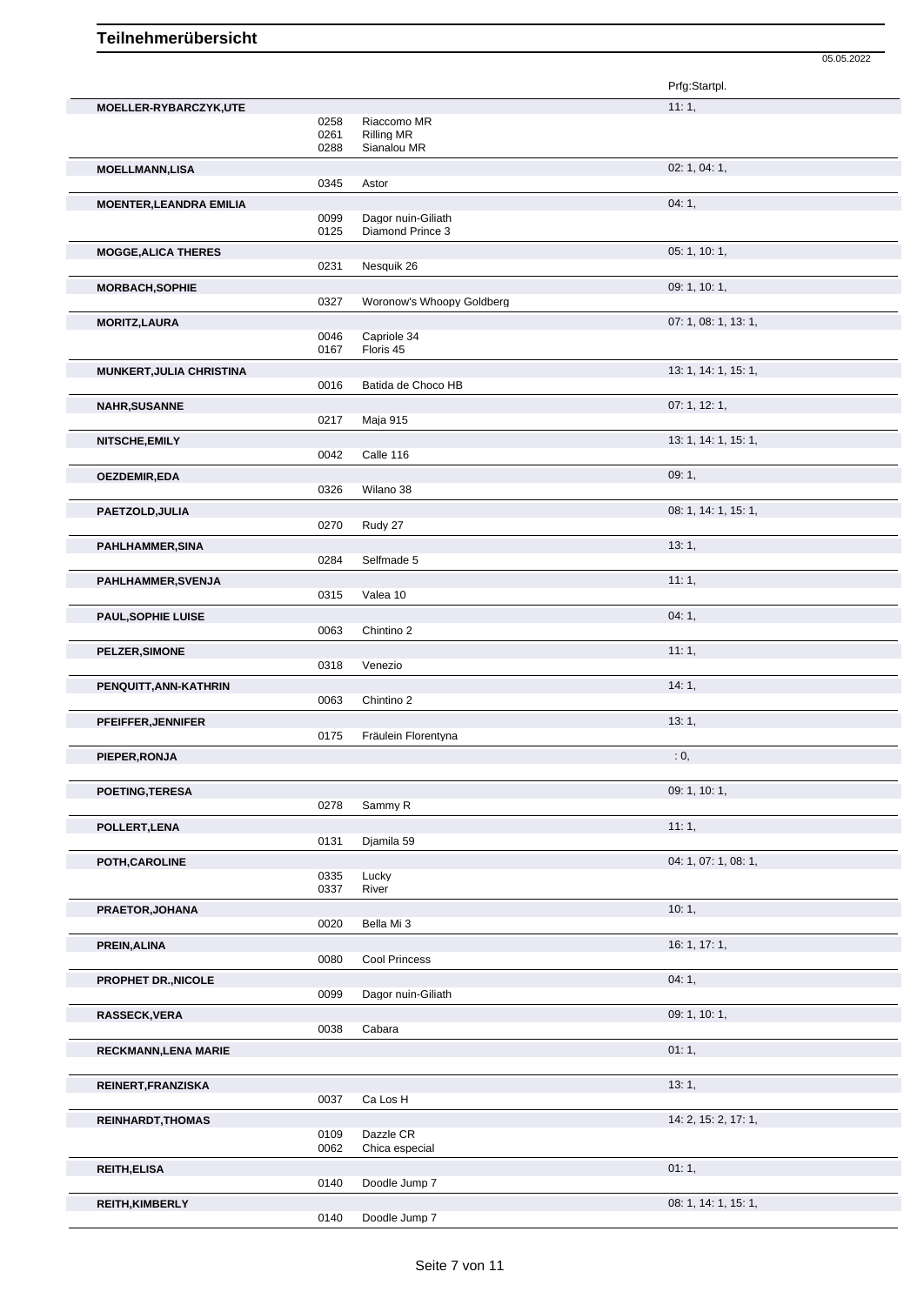|                                |              |                               | Prfg:Startpl.               |
|--------------------------------|--------------|-------------------------------|-----------------------------|
| <b>RERKE, MARTA</b>            | 0297         | Sopran 12                     | 11: 1, 13: 1, 14: 1, 15: 1, |
| <b>RERKE, TIA</b>              | 0257         | Rewir-Waldemar                | 13: 1, 16: 1,               |
| <b>RHODE,LISA</b>              | 0304         | Tamino 301                    | 15: 1, 16: 1,               |
| <b>RISCHER, LINA</b>           | 0356         | Voice of the Wind             | 07:1,                       |
| ROELLEKE, LINA VIKTORIA        |              |                               | 05:1,                       |
|                                | 0116         | Delphi 60                     | 03: 1, 05: 1,               |
| ROEPERT, JOSEPHINE ELISABETH   | 0111         | Dearly B                      |                             |
| ROETTERS, ANTONIA              | 0341         | Song of the Nigth             | 04:1,                       |
| <b>ROMBECK,LIVI MAITE</b>      | 0360         | Descara 15                    | 07:1,                       |
| <b>ROMBERG, SABINE</b>         |              |                               | 07:1,                       |
| ROSENTHAL, EMELY               | 0087         | <b>Coumbrack Countess</b>     | 04: 1, 06: 1, 08: 1,        |
|                                | 0010         | <b>Arvalon Miss Marvelous</b> |                             |
| RUDOLPH, MELINA                | 0355         | Petite Polly                  | 04:1,                       |
| RUEGGEBERG, CAROLIN            |              |                               | 10:1,                       |
| <b>RUMBERG, JUSTUS</b>         | 0032         | <b>Brilliant Bacary</b>       | 15: 1, 16: 1, 17: 1,        |
|                                | 0079<br>0322 | Conudo W<br>Vivacodia PS      |                             |
| <b>SCHACH, PIA</b>             | 0303         | Suserana Way                  | 06: 1, 07: 1, 08: 1,        |
| <b>SCHAEFER, CELINA</b>        | 0237         | Palmnicken - Go               | 09: 1, 10: 1, 11: 1, 12: 1, |
| <b>SCHAEFERS, CLARA ALICIA</b> |              |                               | 14: 1, 15: 1,               |
| <b>SCHAEFFLER, VALENTINA</b>   | 0229         | Nerah                         | 03: 1, 05: 1, 06: 1,        |
|                                | 0359<br>0352 | Keks<br>Schoko Kiss           |                             |
| <b>SCHILD, LARA</b>            | 0153         | Fayola JW                     | 14: 1, 15: 1,               |
| SCHLAEGER, ALOIS-ADOLF         |              |                               | 17:1,                       |
|                                | 0291         | Simply Red 32                 |                             |
| <b>SCHLEGEL, SINA</b>          | 0274         | Sag niemals nie 3             | 15: 1, 17: 1,               |
|                                | 0314         | Valcetto                      |                             |
| <b>SCHLEICH, FABIENNE</b>      | 0319         | Venustas Ladylike             | 09: 1, 10: 1, 11: 1, 12: 1, |
| <b>SCHMIDT,LEA</b>             |              |                               | 09: 1, 10: 1,               |
| <b>SCHMIDT, VERENA</b>         | 0262         | Rising Sun 115                | 11:1,                       |
|                                | 0276         | Samarago de Finca Barroco     |                             |
| <b>SCHMIEMANN, JULE</b>        | 0214         | Logan 26                      | 05:1,                       |
| <b>SCHMITZ, SERENA</b>         | 0263         | Rock your life                | 09: 1, 10: 1,               |
| <b>SCHROEDER,LISA</b>          |              |                               | 12:1,                       |
|                                | 0176         | Frozen Daiquirii              | 09: 1, 10: 1,               |
| <b>SCHUETZE, ANN-KATHRIN</b>   | 0300         | Steps Higher W                |                             |
| <b>SCHUHMANN, THEA</b>         | 0334         | Lisan                         | 01:1,                       |
| <b>SCHULTE, CHRISTINE</b>      | 0370         | Sweet Little Sinah KB         | 05:1,                       |
| SCHULTZ, MARTHA-JOSEFINE       | 0366         | Namica                        | 04: 1, 05: 1,               |
| <b>SCHWARK,EMELY</b>           | 0340         | Soma                          | 02:1,                       |
|                                |              |                               |                             |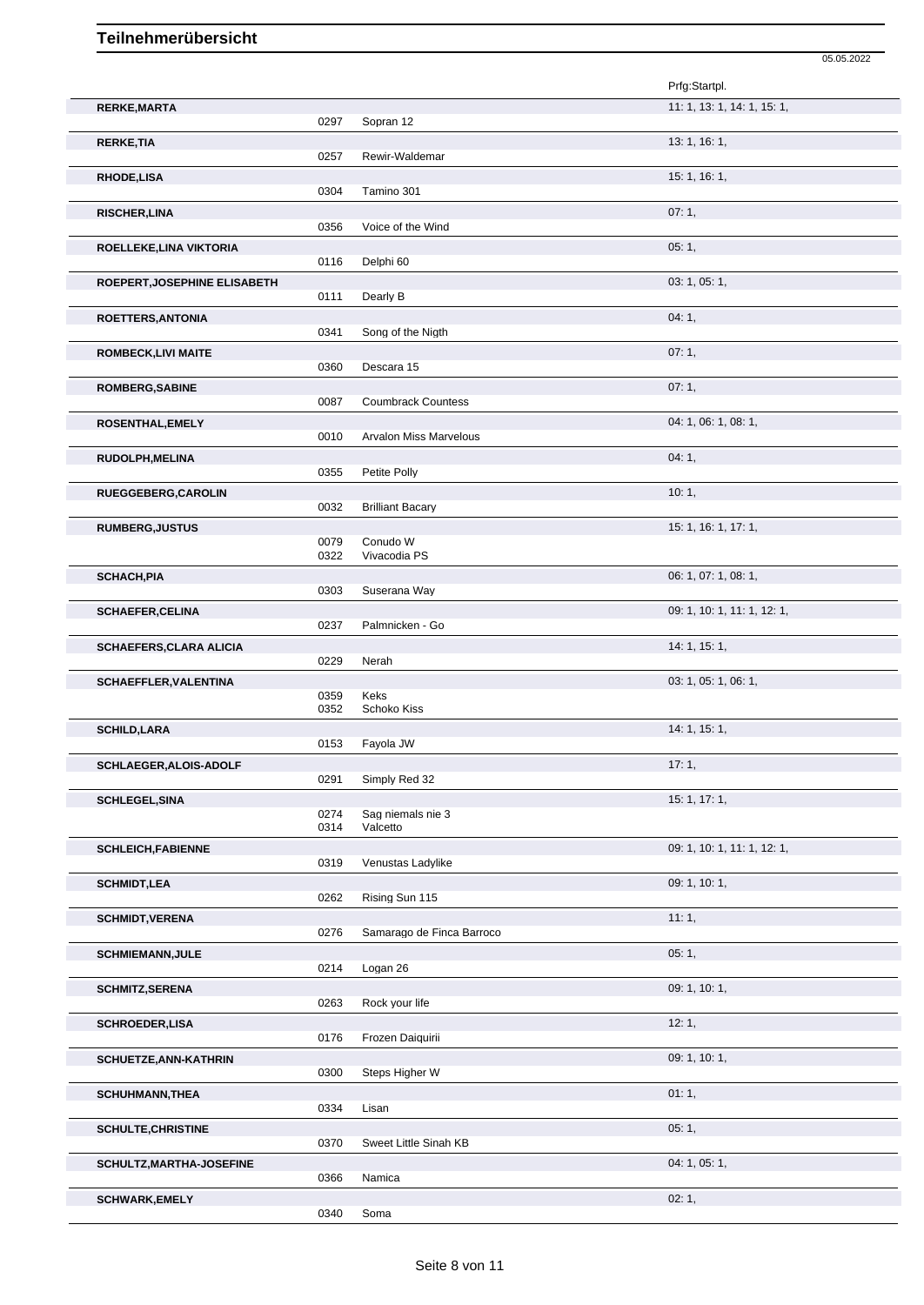|                                |              |                                                | Prfg:Startpl.        |
|--------------------------------|--------------|------------------------------------------------|----------------------|
| <b>SELLE, EMMA</b>             |              |                                                | 13:1,                |
|                                | 0078         | Contess <sub>R</sub>                           |                      |
| SIEBERG, MELINA                | 0145         | <b>Edgar Little</b>                            | 15: 1, 16: 1,        |
|                                |              |                                                |                      |
| SIELEMANN, MAREN               | 0166         | Fleur petit L                                  | 15: 1, 16: 1,        |
| <b>SIMON, VIVIEN</b>           |              |                                                | 11:1,                |
|                                | 0098         | Dacapo 292                                     |                      |
| SINDA, ELISABETH MAJA          |              |                                                | 07: 1, 13: 1,        |
|                                | 0015         | Banause H                                      |                      |
| SOBOLL, ELLEN                  |              |                                                | 04:1,                |
|                                | 0333         | Donald                                         |                      |
| SOBOLL, LENA                   |              |                                                | 06: 1, 08: 1,        |
|                                | 0335<br>0337 | Lucky<br>River                                 |                      |
| SOMMER, PHIL                   |              |                                                | 01:1,                |
|                                |              |                                                |                      |
| <b>SOWA, MICHELLE</b>          |              |                                                | 13: 1, 14: 1,        |
|                                | 0250         | Quidam's Quibell                               |                      |
|                                | 0275<br>0090 | Samantha Giulietta<br>Crystal Chaccolina       |                      |
|                                | 0009         | Arisa Contendra                                |                      |
|                                | 0096         | <b>Cyrielle Amelie</b>                         |                      |
|                                | 0094<br>0089 | Curly PJ<br>Crunchy Jo PJ                      |                      |
|                                |              |                                                |                      |
| <b>SPERLING, JANA</b>          | 0351         | <b>DELAIN</b>                                  | 03:1,                |
| <b>SPIES, SVENJA</b>           |              |                                                | 09: 1, 11: 1,        |
|                                | 0172         | Fortune 23                                     |                      |
| <b>SPOJDA, NELLY MARIE</b>     |              |                                                | 04: 1, 05: 1,        |
|                                | 0008         | Aquinesse                                      |                      |
| <b>STEIN, SVENJA</b>           |              |                                                | 13:1,                |
|                                | 0199         | La Chica loca                                  |                      |
|                                | 0073         | Come on St                                     |                      |
| STEINHOFF, CHRISTINA           |              |                                                | 15: 1, 16: 1,        |
|                                | 0040<br>0242 | Call me Carlotta O<br>Pontifex' Little Paula O |                      |
|                                |              |                                                | 09: 1, 10: 1,        |
| STOLLMANN,LISA                 | 0292         | Sir Gipsy                                      |                      |
| <b>STORCHMANN,LEA</b>          |              |                                                | 07:1,                |
|                                | 0161         | Finess 189                                     |                      |
| TABERSKY, LAURA                |              |                                                | 13: 1, 14: 1,        |
|                                | 0234         | Numero de Semilly                              |                      |
|                                | 0077         | Contanou                                       |                      |
| TAUTZ, KATHARINA               |              |                                                | 11:1,                |
|                                | 0252         | Quite Late                                     |                      |
| <b>TEGELER, LILLIAN SOPHIE</b> | 0157         | Fernando 758                                   | 10: 1, 12: 1,        |
|                                |              |                                                |                      |
| <b>TERHEYDEN, SUSANNE</b>      | 0207         | Lieselotte 30                                  | 12:1,                |
|                                |              |                                                | 15:1,                |
| THEINERT, ALEXANDER            | 0160         | Filippa 20                                     |                      |
| THEODOR,LISA                   |              |                                                | 13:1,                |
|                                | 0030         | Bonny 837                                      |                      |
| <b>THORWESTEN, NINA</b>        |              |                                                | 11:1,                |
|                                | 0260         | Riemer fan Hylpen                              |                      |
| <b>THUENER, MARIE KRISTIN</b>  |              |                                                | 13:1,                |
|                                | 0006         | Amie de coeur                                  |                      |
|                                | 0028<br>0026 | Bliss 6<br>Bijou 443                           |                      |
|                                |              |                                                |                      |
| THUNIG, JOLEEN                 | 0253         | Rapunzel 228                                   | 05: 1, 06: 1,        |
|                                |              |                                                | 15: 1, 16: 1,        |
| THYBUSCH, TATJANA              | 0091         | Culcha                                         |                      |
| <b>TILSE, ZOE MAGDALENA</b>    |              |                                                | 02: 1, 03: 1, 04: 1, |
|                                | 0330         | Zilvester-h v.d. wechterholt                   |                      |
|                                | 0204         | Lea 324                                        |                      |

**TISCHLER RODRIGUES, DANA SOFI** 13: 1, 16: 1, 16: 1, 16: 1, 16: 1,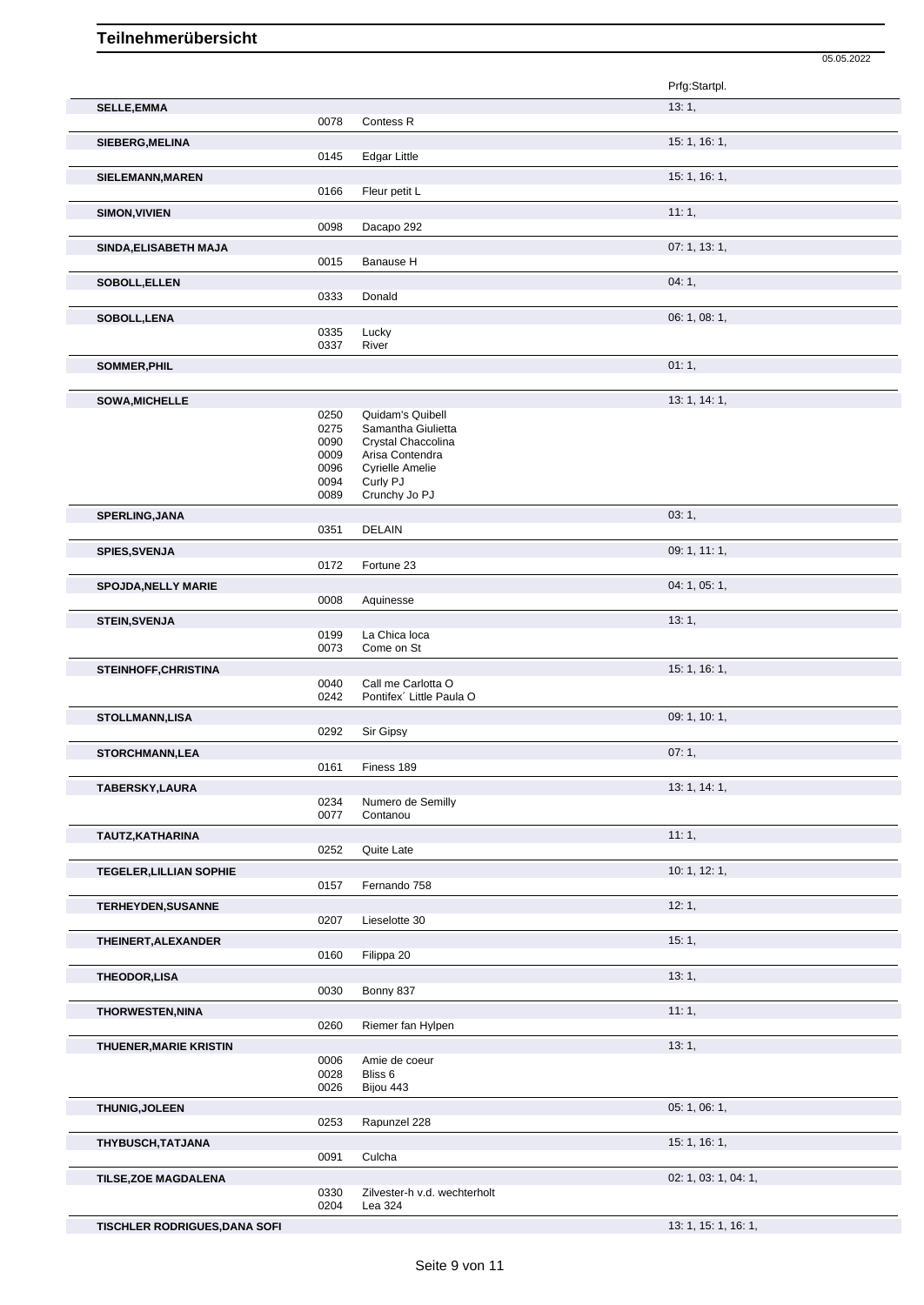|                                   |              |                               | Prfg:Startpl.               |
|-----------------------------------|--------------|-------------------------------|-----------------------------|
|                                   | 0069         | Coco Conaro                   |                             |
| TROCKEL, TABEA                    |              |                               | 05:1,                       |
|                                   | 0136         | Don Vito 9                    |                             |
| TROTTENBERG, SOPHIE               |              |                               | 09:1,                       |
|                                   | 0207         | Lieselotte 30                 |                             |
| <b>TUSCHEN, KERSTIN</b>           |              |                               | 11:1,                       |
|                                   | 0205         | Lemony's Highlight            |                             |
| UHLENBRUCH, NEELE SOFIE           |              |                               | 02: 1, 03: 1, 04: 1, 05: 1, |
|                                   | 0112         | Decurio 8                     |                             |
| UNKEL, HEIKE                      |              |                               | 11:1, 12:1,                 |
|                                   | 0162         | <b>Finest Selection 7</b>     |                             |
| <b>VELDEN, BEATRICE VAN DER</b>   |              |                               | 14: 1, 15: 1,               |
|                                   | 0239         | Pfeffer K                     |                             |
| <b>VIETING, ANTONIA</b>           |              |                               | 02:1,                       |
|                                   | 0334         | Lisan                         |                             |
| VOGT, FRANKA                      |              |                               | 02:1,                       |
|                                   | 0335         | Lucky                         |                             |
| <b>VOLK, REGINA</b>               |              |                               | 09:1,                       |
|                                   | 0190         | Independence 12               |                             |
| <b>WAHLE, CARLA MARIE</b>         |              |                               | 07:1,                       |
|                                   | 0200         | La Jolie 79                   |                             |
| <b>WALDEYER,LUCY</b>              |              |                               | 12:1,                       |
|                                   | 0188         | Hesselteichs Lucky Moon       |                             |
| <b>WASCHKOWITZ,LEONIE MARIA</b>   | 0060         | Charming's Camelot            | 03: 1, 05: 1, 06: 1,        |
|                                   | 0198         | Kovu                          |                             |
| <b>WEBER,EMMA</b>                 |              |                               | 08:1,                       |
|                                   | 0328         | Zalsa 3                       |                             |
| <b>WEISSER, PAMELA</b>            |              |                               | 02: 1, 04: 1,               |
|                                   | 0138         | Donald 557                    |                             |
| <b>WELSCHER, MILENA</b>           |              |                               | 17:1,                       |
|                                   | 0051         | Casin JG                      |                             |
| <b>WENNERSHEIDE, VIONA SOPHIE</b> |              |                               | 09:1,                       |
|                                   | 0191         | Inter-L'Espoir                |                             |
| <b>WIEDEMANN, ANKE</b>            |              |                               | 09:1,                       |
|                                   | 0249         | Quicktip                      |                             |
| <b>WILK, ANNA - MARIE</b>         |              |                               | 14: 1, 15: 1, 16: 1,        |
|                                   | 0056         | Cayleigh 7                    |                             |
| <b>WINKELS, KATRIN</b>            |              |                               | 14: 1, 15: 1,               |
|                                   | 0290         | Silvano B                     |                             |
|                                   | 0289         | Silas DV                      |                             |
| <b>WITTENBRINK DR., ANNA</b>      |              |                               | 13: 1, 14: 1,               |
|                                   | 0081         | Copernicus 11                 |                             |
| <b>WOERMANN, CLARA</b>            |              |                               | 03:1,                       |
|                                   | 0333         | Donald                        |                             |
| <b>WOZNIOK, KATRIN</b>            |              |                               | 14: 1, 15: 1,               |
|                                   | 0268         | Rubina 385                    |                             |
| <b>WRASE,LENA</b>                 |              |                               | 10:1,                       |
|                                   | 0193         | It's Johnnie Walker T         |                             |
| <b>WREDE, STEPHANIE</b>           |              |                               | 09: 1, 10: 1, 11: 1, 12: 1, |
|                                   | 0277         | Samba's Püppi                 |                             |
| <b>WUENDERICH, JOSIE</b>          |              |                               | 17:4,                       |
|                                   | 0052<br>0083 | Casino Royale 21<br>Corlenska |                             |
| <b>WYSOCKA, JESSICA</b>           |              |                               | 17:1,                       |
|                                   | 0035         | C'est mon bébé                |                             |
| ZANDER, LEONIE                    |              |                               | 09:1,                       |
|                                   | 0215         | Lucky Luke 398                |                             |
| ZEPPER, FLORA                     |              |                               | 01:1,                       |
|                                   | 0340         | Soma                          |                             |
| ZEPPER, ROSA                      |              |                               | 03:1,                       |
|                                   | 0341         | Song of the Nigth             |                             |
| ZIELKE, SUSAN                     |              |                               | 11:1,                       |
|                                   | 0182         | Golden Casper                 |                             |

05.05.2022

**ZIMMER,TARJA** 03: 1,